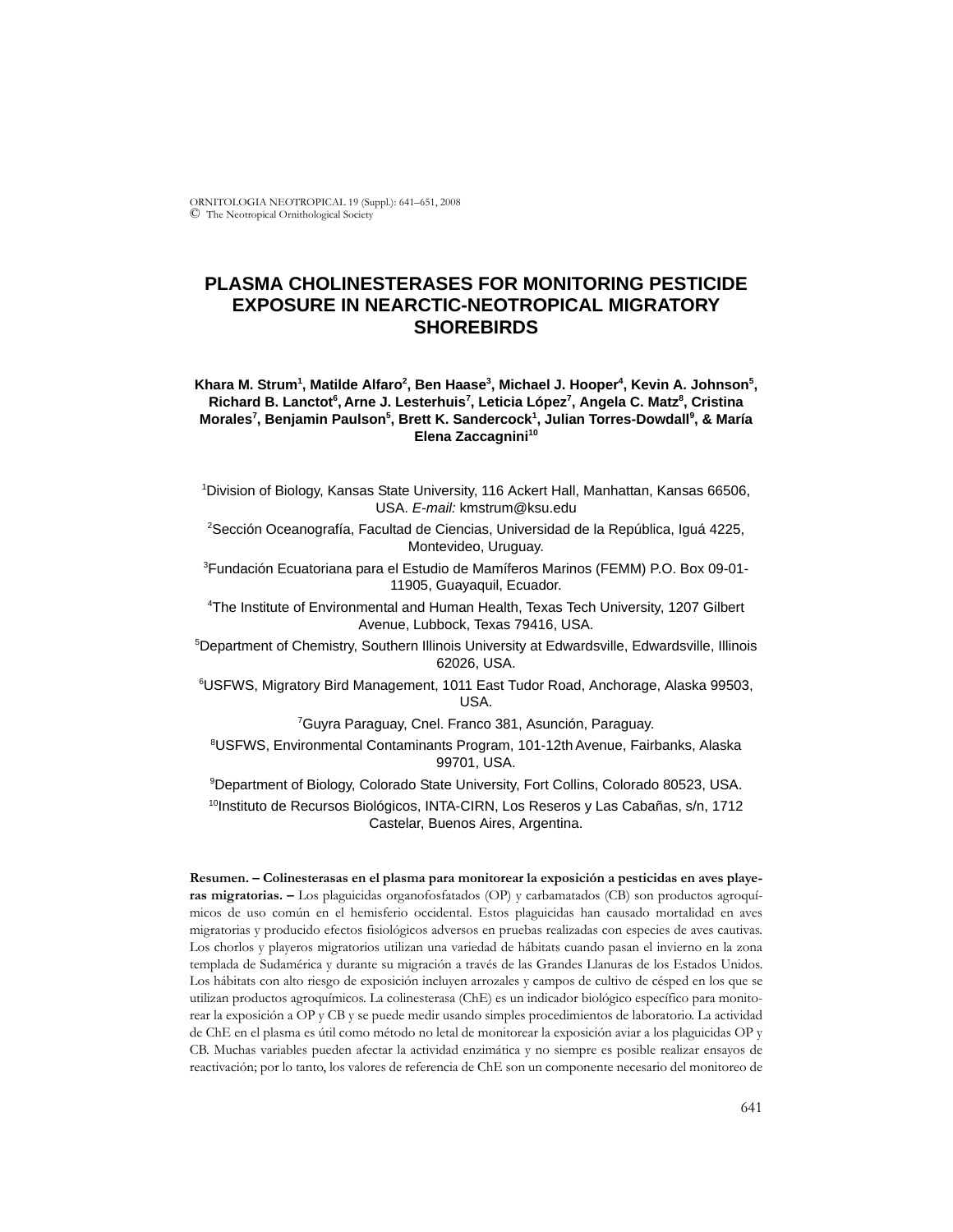la exposición. Durante la migración hacia el norte del 2006, tomamos muestras de cuatro especies de aves playeras de altiplanicie y cinco especies de aves playeras de humedales en tres estados de Norteamérica, caracterizando y midiendo los niveles de ChE en el plasma en todas las especies. Las especies de cuerpo pequeño tienen niveles más altos de actividad de ChE en el plasma que las especies de cuerpo grande. La acetilcolinesterasa (AChE), la enzima cuya inhibición lleva a los efectos de envenenamiento, muestra menos variación entre las especies que la butirilocolinesterasa (BChE). La actividad de ChE en el plasma mostró variación según la fecha de captura en tres de cinco especies. Diferencias por sexo fueron significativas en una de las dos especies testeadas. Nuestra investigación presenta valores referenciales de colinesterasa para aves playeras migratorias y provee el marco para futuros estudios ecotoxicológicos en especies de aves playeras Neotropicales y Neárticas.

**Abstract. –** Organophosphorus (OP) and carbamate (CB) pesticides are commonly used agrochemicals throughout the Western Hemisphere. These pesticides have caused mortalities in migratory birds and adverse physiological effects in trials with captive birds. Migratory shorebirds use a variety of habitats during the austral summer in temperate South America and during migration through the Great Plains of the United States. Habitats where risk of exposure is high include rice fields and turf grass farms where agrochemicals are used. Cholinesterase (ChE) is a specific biomarker for monitoring OP and CB exposure and can be measured using standard laboratory procedures. Plasma ChE activity is useful as a non-lethal means of monitoring avian exposure to OP and CB pesticides. Many variables can affect enzyme activity and reactivation assays are not always possible, thus reference ChE values are a necessary component of monitoring exposure. During northbound migration in 2006, we sampled four upland and five wetland shorebird species at four pesticide-free sites in North America, characterizing and measuring plasma ChEs in all shorebird species. Small-bodied species had higher levels of ChE activity in plasma than large-bodied species. Acetylcholinesterase (AChE), the enzyme whose inhibition leads to poisoning symptoms, showed less inter-specific variation than butyrylcholinesterase (BChE). Plasma ChE activities varied with date of capture in three of five species. Sex differences were significant in one of two species tested. Our baseline ChE values for migratory shorebirds provide a framework for future ecotoxicological studies of Nearctic-Neotropical migrant shorebirds. *Accepted 20 December 2007.*

**Key words:** Carbamate, cholinesterase, ecotoxicology, organophosphate, waders.

## INTRODUCTION

Organophosphates (OPs) and carbamates (CBs) averaged 68% of insecticide active ingredients used in the United States from 1980 through 2001 (Kiely *et al.* 2004). The use of OPs and CBs increased in the 1970's after organochlorine pesticides (e.g., DDT) were banned due to health and environmental hazards (e.g., Henny & Bennett 1990). OPs and CBs provide an alternative to the environmental persistence and bioaccumulation of organo-chlorines (Blus 2003). In spite of their limited persistence in the environment, many of these chemicals are highly toxic to avian species and incidental kills of migratory birds are well documented (Basili & Temple 1995,

Goldstein *et al.* 1999a). Mass mortality incidents have resulted in public awareness campaigns that emphasized the toxicity of OP and CB pesticides, and in some countries, lead to laws against the use and manufacture of some of these pesticides (Hooper *et al.* 1999, Hooper *et al.* 2003).

Although many highly toxic OPs and CBs are prohibited or highly regulated in the Americas (Anonymous 2004, USEPA 2007), instances of mortalities and high level exposures have been reported recently (Pain *et al.* 2004, Wobeser *et al.* 2004). Furthermore, less toxic OPs and CBs continue to be used in agriculture throughout North and South America. For example, chemicals that inhibit cholinesterase (ChE) are part of the rice culti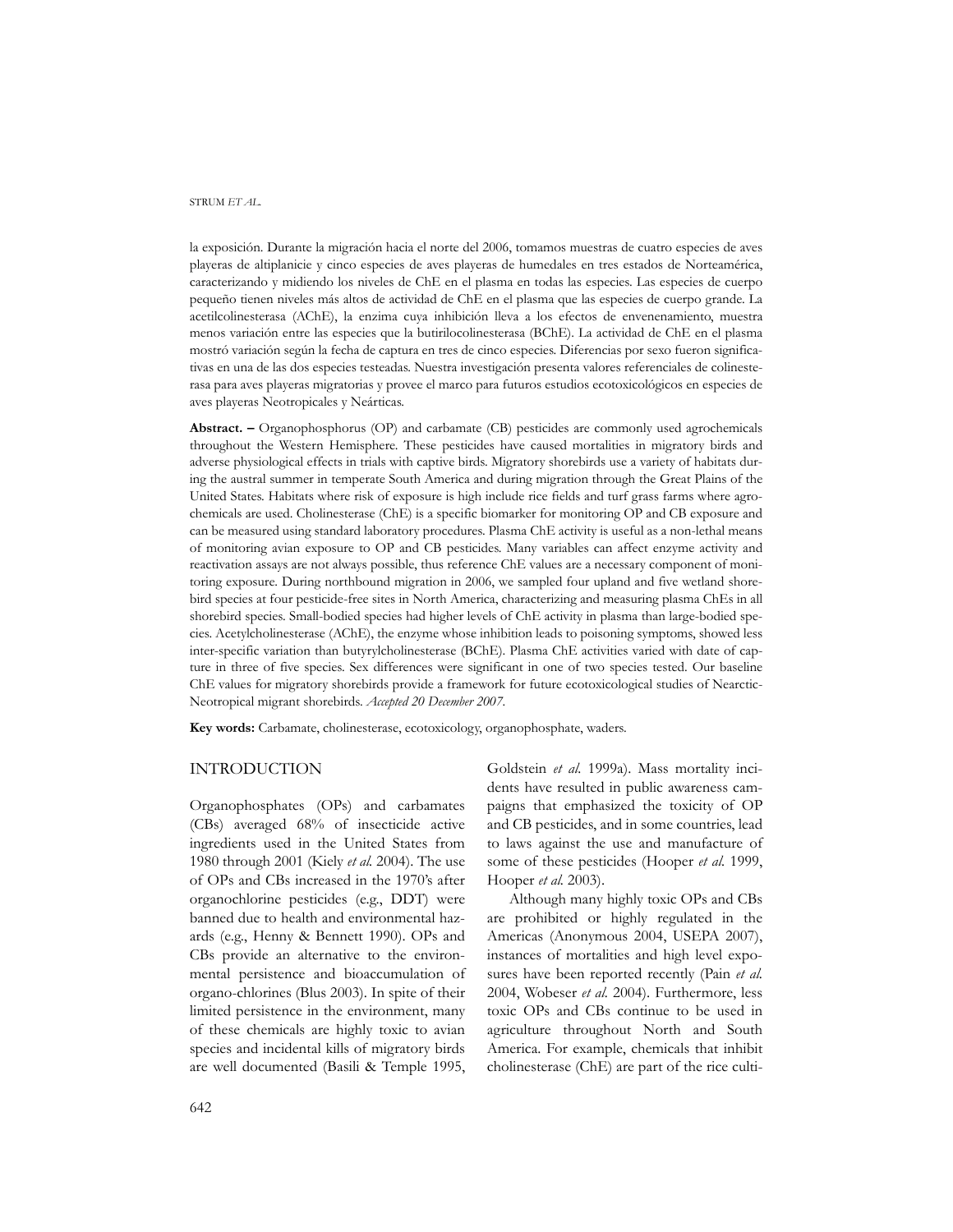vation industry in Uruguay and Argentina (Garamma *et al*. *fide* Blanco *et al.* 2006, MEZ pers. comm.). In the United States, OPs and CBs are recommended for pest control on a variety of crops including rice and turf grass (Fagerness *et al.* 2001, Merchant 2005, Way & Cockrell 2007).

As part of their annual journey between breeding and non-breeding ranges, migratory shorebirds cross international boundaries in search of available stop-over habitat. With the loss of natural wetlands and grasslands (Knopf 1994, Skagen 2006), shorebirds are forced into human-altered habitats. Rice fields and turf grass farms provide important alternative wintering and migratory stopover habitats for shorebirds (Twedt *et al.* 1998, Corder 2005, Blanco *et al.* 2006, Robbins 2007), but also represent potential exposure to ChEinhibiting chemicals (Flickinger *et al.* 1986).

Although ChE activity has traditionally been measured by destructive sampling of brain tissue, bird populations can be effectively monitored for OP and CB exposure using non-lethal methods by measuring ChE activities in blood plasma (Hooper *et al.* 1989, Thompson 1991).

Acetylcholinesterase (AChE), an important enzyme in the central and peripheral nervous systems, is responsible for the hydrolysis of the neurotransmitter acetylcholine (ACh), at the nerve–nerve or nerve–effector interface. Without hydrolysis, ACh accumulates in the synapse, disrupting neurotransmission, impairing behavior and physiology, and eventually leading to death (Grue *et al.* 1997, Goldstein *et al.* 1999a). Plasma ChE activity can demonstrate exposure levels consistent with intoxication and death in subsets of a population (Hooper *et al.* 1989, Goldstein *et al.* 1999a), as well as a lack of exposure (Goldstein *et al.* 1999b).

Comparison of ChE activity from field samples to reference values can be used alone or in conjunction with reactivation assays.

Poisoning by OPs and CBs produces similar physiological effects but reactivation assays allow for differentiation between these two types of poisonings. Reactivation assays also address potential concerns associated with inter-species or inter-individual ChE variation (Grue 1982, Hill 1989, Fossi *et al.* 1996). However, reference values of ChE activity are especially important if reactivation assays cannot be used because sample volumes are too small or because OP aging results in chemically stable OP–enzyme bonds (Wilson *et al.* 1992).

Here, we present reference values of plasma ChE activity for apparently healthy, free-living individuals of nine shorebird species that use upland and wetland habitats. To describe ChE activity within and among shorebird species, we tested five factors that are known to affect ChE activity in other birds: interspecific variation with regard to body mass and intraspecific variation with regard to sex, body condition and date and time of capture. Our estimates of plasma ChE activity are among the first values published for shorebirds and will be useful as reference values in future toxicological studies of Nearctic-Neotropical migratory shorebirds.

## METHODS

*Shorebird capture.* Shorebird capture occurred in three states (Texas, Kansas, and Nebraska) in the United States, and three countries (Paraguay, Argentina, and Uruguay) in South America from April through December 2006. The subset of data used for baseline plasma ChE analysis included individuals captured between 22 April and 1 June 2006 during northbound migration in the United States at protected wetlands and grasslands. Data from individuals captured in South America were not included in plasma ChE analyses but contributed to mean mass calculations. Northbound migration capture sites included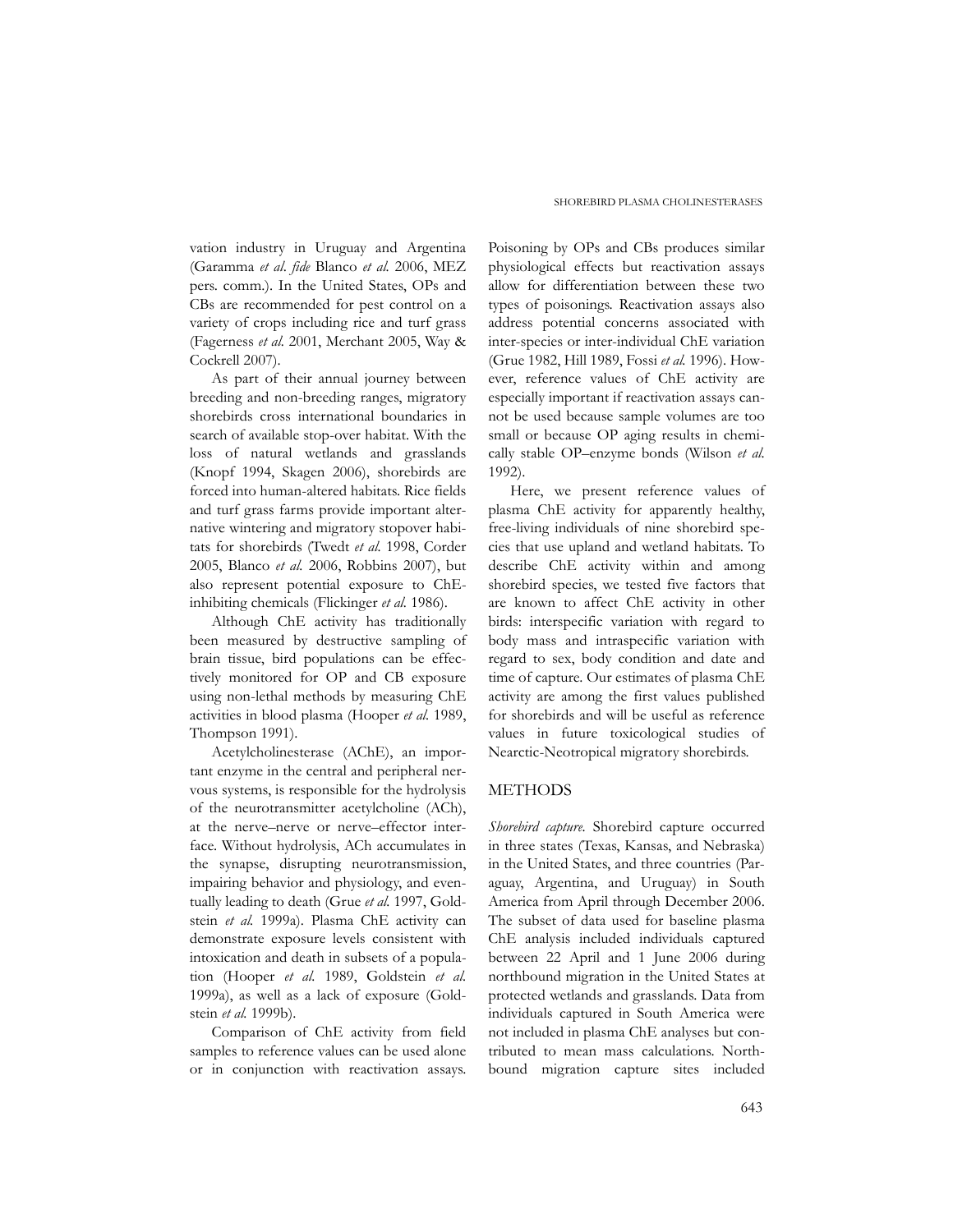Anahuac National Wildlife Refuge, Chambers County, TX (29°34'N, 94°32'W), Quivira National Wildlife Refuge, Stafford County, KS (38°08'N, 98°29'W), Konza Prairie Biological Station, Riley County, KS (39° 04'N, 96°33'W), and Kissinger Wildlife Management Area, Clay County, NE (40°26'N, 98°06'W). In 2006, rice production at Anahuac National Wildlife Refuge was strictly organic, and there were restrictions on pesticide application around Quivira National Wildlife Refuge boundaries (M. Whitbeck pers. com., USEPA 2006). Konza Prairie and Kissinger Wildlife Management Area are natural preserves that were also pesticide free (E. Horne and R. Souerdyke pers. com.). Shorebirds were live-captured using mist nets, night-lighting, and drop nets, under applicable state and federal research permits.

*Sample collection and preparation.* Mass of livecaptured birds was measured using a Pesola spring scale  $(\pm 1.0 \text{ g})$ . Wing length was measured with a wing rule  $(\pm 0.5 \text{ mm})$ . Total head, culmen and tarsus length were measured using vernier calipers  $(\pm 0.1 \text{ mm})$ . All birds were fitted with a USFWS metal band with a unique number. When possible, shorebirds were sexed in the field according to Prater *et al.* (1977). Upland Sandpipers (*Bartramia longicauda*) were sexed using molecular markers based on the CHD gene (Baker *et al.* 1999, A. E. Casey unpubl.).

Blood was collected using a 27-gauge needle and heparinized capillary tubes  $(70 \mu L)$ from the brachial vein of the wing. Total blood collected per bird ranged between two to six capillary tubes (140–420 µL) and was < 1% of the bird's body mass (Gaunt *et al.* 1999). Blood samples were transferred to 0.5 mL screw cap cryovials, stored on wet ice in the field, and centrifuged within 8 hours to separate plasma from red blood cells. Plasma samples were stored at  $-20^{\circ}$ C for less than

one month and transferred to –80ºC until laboratory analysis could be conducted. All samples were assayed within one year of collection.

*Laboratory analysis.* Samples were thawed immediately before ChE activity determination. As a first step, six plasma samples from each species were pooled for characterization of optimal enzyme dilution and reagent (acetylthiocholine-iodide [AThCh] and tetraisopropyl pyrophosphoramide [iso-OMPA]) concentrations. ChE activity was determined using the method of Ellman *et al.* (1961) as modified by Gard & Hooper (1993) for use in a 96-well spectrophotometric plate reader (Molecular Devices, Palo Alto, CA) with Softmax Pro software (Molecular Devices, Palo Alto, CA). Final volume of each assay was 250 µL and contained the following components: 0.05 M final concentration (FC) of Trizma buffer (pH 8.0),  $3.23 \times 10^{-4}$  M FC of 5,5-dithio[bis-2-nitrobenzoic acid] (DTNB), diluted enzyme sample, and  $1.00x10^{-3}$  M FC of AThCh. To separate butyrylcholinesterase (BChE) from AChE, samples were incubated with the BChE-specific inhibitor iso-OMPA at FCs between  $1.0x10^{-4}$  M and  $1.0x10^{-5}$  M according to the characterization of each species. BChE was calculated as the difference between total cholinesterase (TChE) and AChE activity in the presence of iso-OMPA. All samples were run in triplicate at 25°C with the spectrophotometer set in kinetic mode. Absorbance was measured at 412 nm at 15 s intervals for 180 s with 0 s lag time. ChE activities were converted from absorbance units per min to umoles AThCh hydrolyzed per min (units) per milliliter of plasma using an extinction coefficient of 13,600 (cm  $\times$  M)<sup>-1</sup>.

*Statistical analysis.* All statistical analyses were conducted using procedures of SAS (ver 9.1, SAS Institute, Cary, NC, USA). All ChE activ-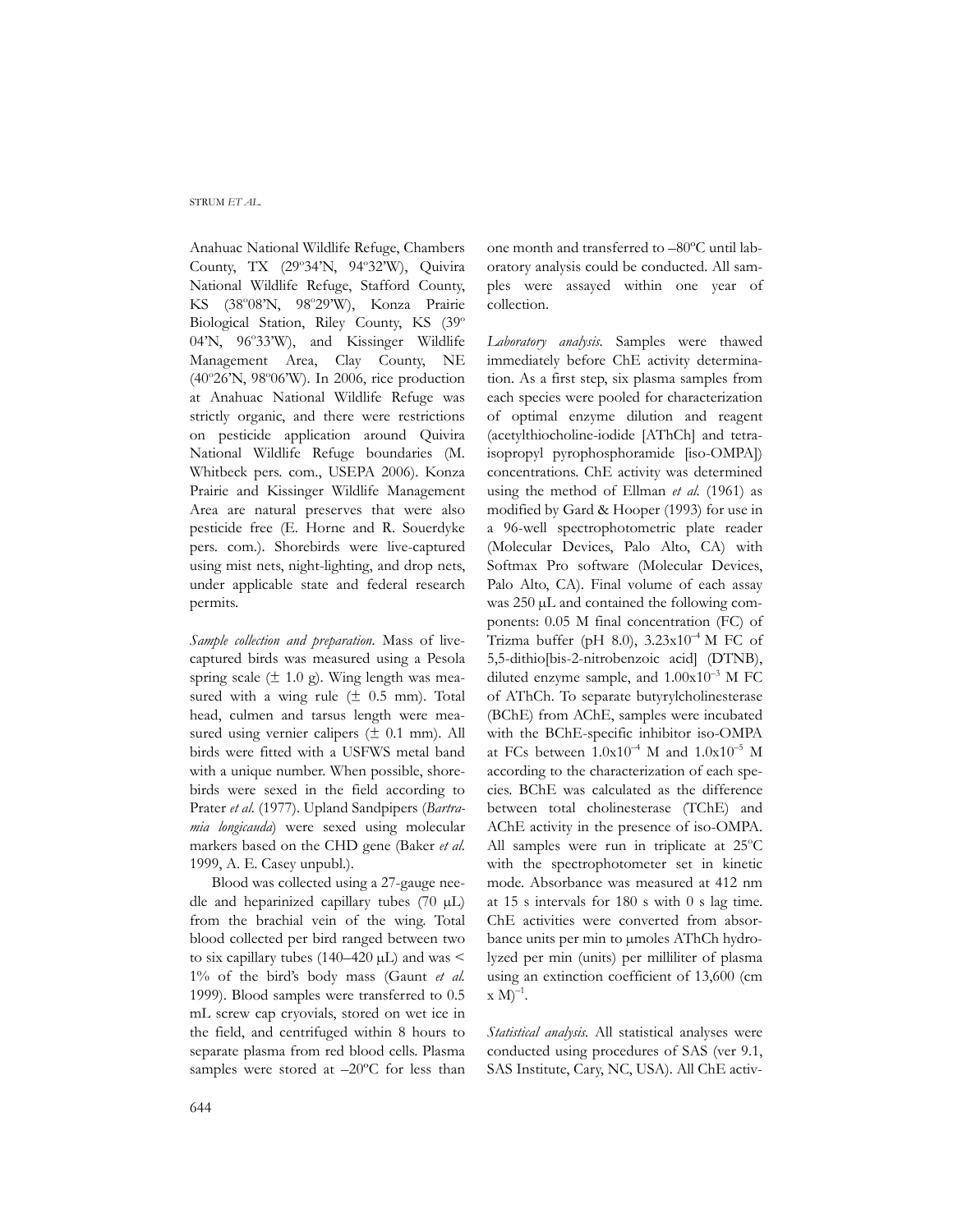SHOREBIRD PLASMA CHOLINESTERASES



FIG. 1. Log<sub>10</sub>-log<sub>10</sub> plot showing the relationship between mean body mass and plasma ChE activity in nine species of shorebirds captured during migration in the Great Plains of the United States. Sample sizes are inside the uppermost x-axis and error bars represent ± SE. Pectoral Sandpiper (*Calidris melanotos*) is the higher of the two  $log_{10}(ChE)$  values where  $log_{10}(body \, mass) = 1.81$ .

ities fell within ± 3 SD of the mean except for two TChE and BChE values for the Least Sandpiper (*Calidris minutilla*) which were over 4.5 times the mean for this species. These two outliers were removed from subsequent analysis. All data presented are in raw form but statistical results are based on  $log_{10}$ -transformed data to correct for allometric scaling. General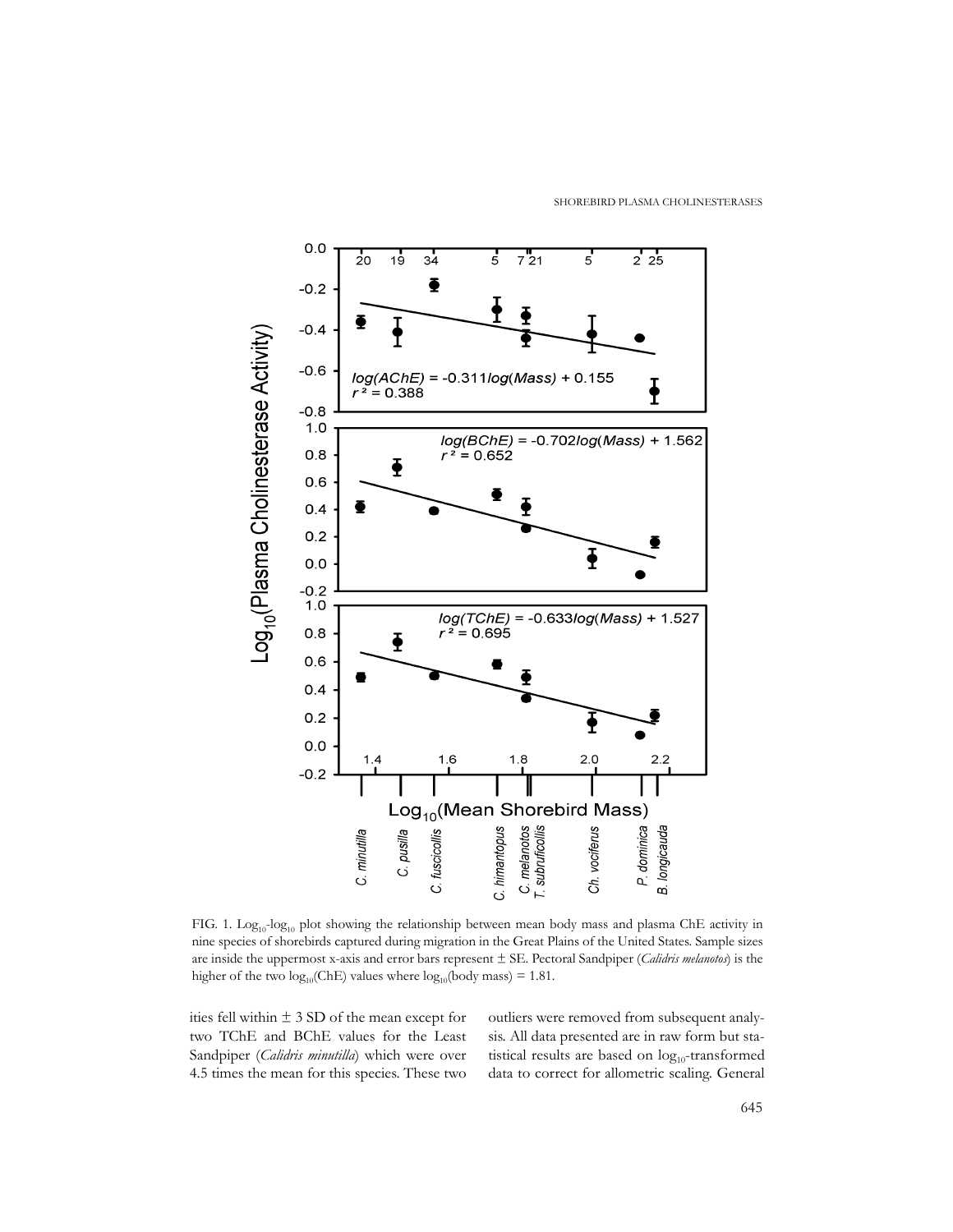TABLE 1: Descriptive statistics of ChE activity (µmol AThCh hydrolysed/min per mL plasma) for nine shorebird species sampled during northbound migration in the Great Plains of the United States including sample size of individuals  $(n)$ <sup>†</sup>, mean, standard deviation (SD), minimum (min) and maximum (max) values.

| Species                                                                               | n             | TChE                   |       |           |                     | AChE                                               |                      |                              |  | $B$ ChE                      |           |                   |         |
|---------------------------------------------------------------------------------------|---------------|------------------------|-------|-----------|---------------------|----------------------------------------------------|----------------------|------------------------------|--|------------------------------|-----------|-------------------|---------|
|                                                                                       |               | Mean SD                |       |           |                     | Min Max Mean SD Min Max Mean SD Min Max            |                      |                              |  |                              |           |                   |         |
| American Golden-Plover                                                                | $\mathcal{L}$ | 1.20                   | -0.01 | 1.20      | 1.21                | 0.37                                               |                      | $0.00 \quad 0.37 \quad 0.37$ |  | 0.83                         |           | $0.01 \quad 0.83$ | 0.84    |
| Killdeer                                                                              | 5.            | 1.56 0.55 0.91         |       |           | 2.42                | $0.41$ $0.16$ $0.21$ $0.59$                        |                      |                              |  | $1.15 \quad 0.45 \quad 0.69$ |           |                   | -1.89   |
| Upland Sandpiper                                                                      |               | 25 1.81                |       | 0.70 0.69 | 3.29                | $0.24$ 0.14 0.02 0.65                              |                      |                              |  | 1.57 0.67 0.51               |           |                   | 3.11    |
| Buff-breasted Sandpiper                                                               |               | 21 2.22 0.43 1.71 3.22 |       |           |                     | $0.40 \quad 0.19 \quad 0.16 \quad 0.89$            |                      |                              |  | 1.83 0.31 1.43 2.56          |           |                   |         |
| Pectoral Sandpiper                                                                    |               |                        |       |           | 3.22 0.80 1.53 4.01 | 0.48 0.12 0.32 0.66 2.74 0.72 1.21 3.35            |                      |                              |  |                              |           |                   |         |
| White-rumped Sandpiper 34 3.29 0.80 1.95 5.05 0.72 0.38 0.30 2.31 2.56 0.69 1.53 3.99 |               |                        |       |           |                     |                                                    |                      |                              |  |                              |           |                   |         |
| Stilt Sandpiper                                                                       |               | 5 3.82 0.67 2.89       |       |           | 4.72                | 0.52                                               | $0.16$ $0.37$ $0.69$ |                              |  | 3.31                         |           | $0.60$ 2.45       | 4.03    |
| Least Sandpiper                                                                       |               | 20 3.25 0.94 1.20      |       |           | -4.67               | 0.45                                               |                      | $0.13$ $0.27$ $0.81$         |  | 2.80                         | 0.89 0.81 |                   | 4.16    |
| Semipalmated Sandpiper                                                                | 19            | 6.38                   |       |           |                     | 2.95 1.28 10.78 0.46 0.22 0.07 0.89 5.92 2.85 1.21 |                      |                              |  |                              |           |                   | - 10.11 |

† Total sample size. Estimates of TChE and BChE exclude two outliers from Least Sandpipers*.*

linear models (Proc GLM) were used to determine the relationship of plasma ChEs among species using a single factor fixed effects ANOVA. Regression models (Proc REG) were calculated for plasma ChEs and time of capture, date of capture, and body condition for species with  $\geq 15$  samples. For those species where sex could be reliably determined, sex differences in plasma ChEs were compared using a Student's t-test (Proc TTEST). Time of capture was divided into four time periods of 6-h blocks each according to the following criteria:  $1 = 0 - 0.559$  h, 2  $= 06:00-11:59$  h,  $3 = 12:00-17:59$  h, and  $4 =$ 18:00–23:59 h. A multivariate index of body condition was computed by regressing the mass of each individual at capture on PC1 from principal components analysis (PCA), using the residuals as an index of body condition. PCA analyses were based on four morphological measurements, total head, culmen, wing, and tarsus, and were calculated separately for each species. PC1 explained between 34% and 66% of the variation in the four morphometrics. PC1 was an index of body size because all eigenvectors were positive in seven of nine species; in the remaining

two species one eigenvector was negative (K. M. Strum unpubl.). Average mass for each species was calculated using a larger dataset of captured birds that included the subset used in ChE analysis. All tests were two-tailed and considered significant at an α−level ± 0.05 after Bonferroni correction for the number of tests (Rice 1989).

### RESULTS

During northbound migration, we captured 174 individuals from 16 shorebird species, and obtained sufficient plasma for ChE analysis from 138 individuals of nine species. All samples were used in analysis of AChE activity and after removing two outliers from Least Sandpiper BChE and TChE activity, 136 samples were used. We calculated average body mass for these nine species from captures of 511 individuals at migratory and nonbreeding sites throughout the Western Hemisphere. Our study species included: American Golden-Plover (*Pluvialis dominica*), Killdeer (*Charadrius vociferus*), Upland Sandpiper, Buff-breasted Sandpiper (*Tryngites subruficollis*), Pectoral Sandpiper (*Calidris melanotos*), White-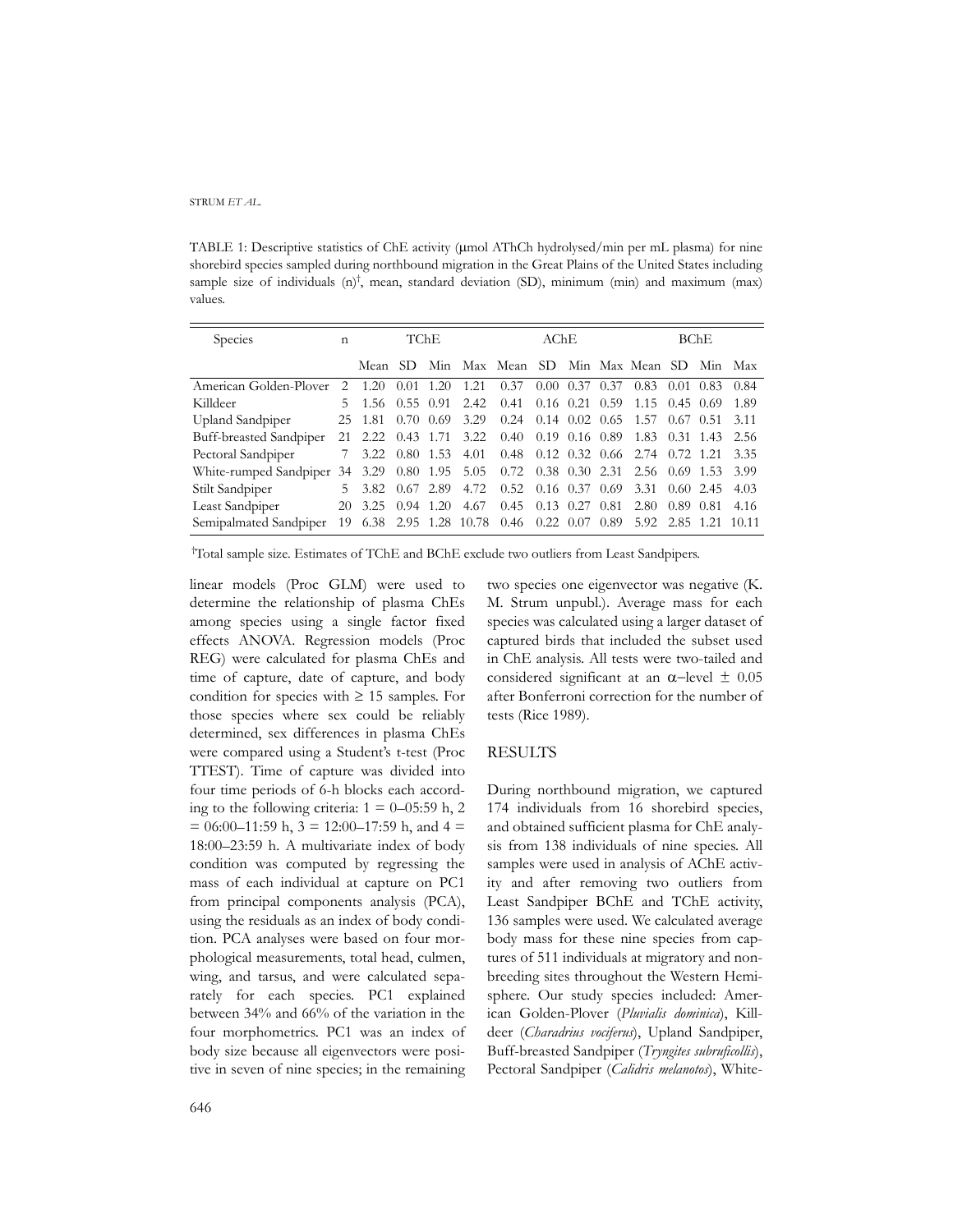TABLE 2: Trends in plasma ChE's of five shorebird species as a function of date of capture, time of capture and an index of body condition using  $log_{10}$  transformed ChE activity. After sequential Bonferroni correction for number of tests, test statistics were considered significant at an α−level of 0.05 if *P* < 0.002.

| Species                 | ChE type  | Date of capture |     |       |      | Time of capture |       | Index of body<br>condition |     |          |
|-------------------------|-----------|-----------------|-----|-------|------|-----------------|-------|----------------------------|-----|----------|
|                         |           | df              | F   | P<    | df   | F               | P<    | df                         | F   | $P \leq$ |
| <b>Upland Sandpiper</b> | log(AChE) | 1,23            | 0.0 | 0.956 | 1,23 | 0.9             | 0.359 | 1,23                       | 1.8 | 0.193    |
|                         | log(BChE) | 1,23            | 8.8 | 0.007 | 1,23 | 0.0             | 0.836 | 1,23                       | 0.2 | 0.640    |
| Buff-breasted Sandpiper | log(AChE) | 1,19            | 0.0 | 0.891 | 1,19 | 0.3             | 0.858 | 1,19                       | 0.2 | 0.692    |
|                         | log(BChE) | 1,19            | 2.2 | 0.152 | 1,19 | 0.8             | 0.373 | 1,19                       | 0.4 | 0.550    |
| White-rumped Sandpiper  | log(AChE) | 1,32            | 4.2 | 0.048 | 1,32 | 0.1             | 0.750 | 1,32                       | 0.0 | 0.876    |
|                         | log(BChE) | 1,32            | 2.5 | 0.123 | 1,32 | 0.2             | 0.653 | 1,32                       | 0.3 | 0.599    |
| Least Sandpiper         | log(AChE) | 1,18            | 0.1 | 0.817 | 1,16 | 0.6             | 0.452 | 1.18                       | 0.5 | 0.498    |
|                         | log(BChE) | 1,16            | 6.8 | 0.019 | 1,14 | 0.0             | 0.886 | 1,16                       | 0.0 | 0.977    |
| Semipalmated Sandpiper  | log(AChE) | 1,17            | 0.1 | 0.736 | 1,17 | 0.3             | 0.615 | 1,16                       | 0.0 | 0.926    |
|                         | log(BChE) | 1,17            | 3.1 | 0.097 | 1,17 | 0.1             | 0.715 | 1.16                       | 0.7 | 0.419    |

rumped Sandpiper (*Calidris fuscicollis*), Stilt Sandpiper (*Calidris himantopus*), Least Sandpiper, and Semipalmated Sandpiper (*Calidris pusilla*).

TChE and BChE were highly correlated  $(r^2 = 0.984, P < 0.001, n = 136)$ . TChE and AChE were also significantly correlated ( $r^2$  = 0.533,  $P < 0.001$ , n = 136) though less variation in TChE could be explained by AChE. Results are reported for BChE and AChE only. TChE values for comparisons to other studies can be obtained by combining our AChE and BChE values provided that substrate, substrate concentration, and assay temperature are identical. Plasma BChE activity varied negatively with body size  $(F_{8,127} = 20.3)$ ,  $P < 0.001$ ) as did AChE ( $F_{8,129} = 11.0$ ,  $P <$ 0.001, Fig. 1). Mean AChE ranged from 0.24 units/mL  $(\pm 0.14 \text{ SD}, n = 25)$  in Upland Sandpipers, to 0.72 ( $\pm$  0.38 SD, n = 34) in White-rumped Sandpipers*,* whereas mean BChE ranged from  $0.83$  ( $\pm 0.01$  SD, n = 2) in American Golden-Plovers to 5.92 (± 2.85 SD, n = 19) in Semipalmated Sandpipers (Table 1). Values for Least Sandpiper outliers were BChE: 15.68 and 19.66, TChE: 16.04 and 20.17. Both of these individuals were females

and had longer than average wing chord  $(≥$ 100 mm).

Sex differences in plasma ChEs were evaluated in two species, Semipalmated and Upland sandpipers*.* Mean BChE was lower in male Upland Sandpipers (1.28  $\pm$  0.54 SD, n = 13) than females (1.89  $\pm$  0.67 SD, n = 12, t<sub>23</sub>  $= 2.60, P = 0.016$ . However, mean AChE was not significantly different between male  $(0.20 \pm 0.07$  SD, n = 13) and female Upland Sandpipers (0.28  $\pm$  0.19 SD, n = 12, t<sub>149</sub> = 0.50,  $P = 0.615$  [unequal variance]). Similarly, mean plasma ChEs did not differ between male (AChE:  $0.55 \pm 0.25$  SD,  $n = 7$ ; BChE:  $5.70 \pm 2.95$  SD,  $n = 7$ ) and female Semipalmated Sandpipers (AChE:  $0.41 \pm 0.19$  SD, n  $= 12$ ; BChE: 6.04  $\pm$  2.92 SD, n = 12, AChE:  $t_{17} = -1.02$ ,  $P = 0.324$ , BChE:  $t_{17} = -0.06$ ,  $P =$ 0.956).

In four species, the relationship between plasma ChEs and date of capture, time of capture and body condition were analyzed. Three species showed trends in ChE activity as a function of capture date. Levels of BChE activity increased throughout the capture period in Upland Sandpipers ( $r^2 = 0.276$ ,  $F_{1,23}$  $= 8.8, P = 0.007$ ) and Least Sandpipers ( $r^2 =$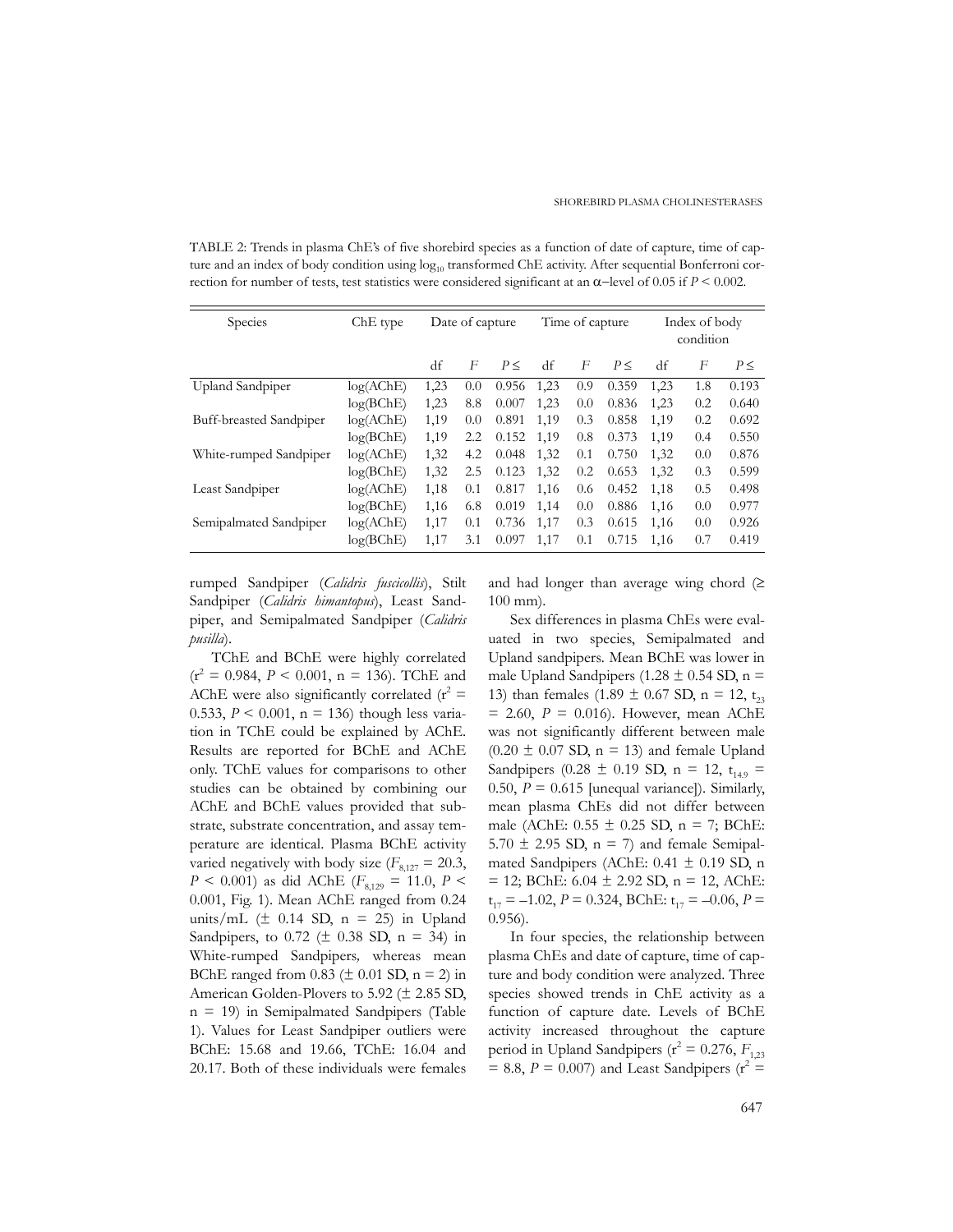0.298,  $F_{1,16} = 6.79$ ,  $P = 0.019$ ), whereas levels of AChE increased throughout the capture period in White-rumped Sandpipers  $(r^2 =$ 0.117,  $F_{1,32} = 4.24$ ,  $P = 0.048$ ). Trends were marginally significant in all three species after Bonferroni corrections for the number of tests (Rice 1989). Other components of plasma ChE did not vary with capture period in any of these species (Table 2). There was no significant relationship between time of capture or body condition for any species tested (Table 2).

## DISCUSSION

Interspecific variation in plasma BChE activity decreased with increasing shorebird mass similar to results from a study of plasma ChEs in European raptors (Roy *et al.* 2005). Mass-specific metabolic demands decrease as shorebird body size increases (Kvist & Lindström 2001), which may be a partial explanation for the inverse relationship between shorebird plasma ChE activity and body mass. Based on the high correlation between TChE and BChE, most of the variation in shorebird TChE can be attributed to BChE activity. BChE has been shown to successfully buffer AChE inhibition from some OP chemicals (Leopold 1996, Parker & Goldstein 2000). Birds lack A-esterases which hydrolyze OP and CB pesticides (Aldridge 1953) and higher levels of BChE activity may provide some protection against poisoning and information about exposure.

Inclusion of all ChE activity results is important when presenting baseline ChE values, however extreme outliers may influence statistical tests. For this reason, we removed two outliers from our dataset before analysis. The causes of extreme BChE activity were unknown but the two individuals with outlier values could have had liver damage or unusual levels of lipid metabolism during migration (Rattner & Fairbrother 1991, Valle *et al.* 2006).

Due to interspecific variation in ChE activity with regard to body size, our data can be used to estimate normal plasma ChEs of species without reference values for field sample comparison. While there is no substitute for species-specific reference values, patterns of mass-specific variation in plasma ChE activity provide an initial framework for assessing exposure in other shorebird species.

We found sex differences in mean plasma BChE in one species, the Upland Sandpiper*.* At the time of capture, females were heavier than males (female mean mass  $= 166$  g, n  $=$ 12; male mean mass  $= 136$  g, n  $= 13$ ) and would be expected to have lower plasma ChE activities based on the interspecific results of this study. However, female Upland Sandpipers had higher mean BChE activity than males. Our results may be related to breeding condition because Upland Sandpipers evaluated in this study had recently arrived on the breeding grounds and many females were at an egg-laying stage (B. K. Sandercock unpubl.). An increase in plasma ChEs during egg-laying has been reported in other avian species (Rattner & Fairbrother 1991). Samples of Upland Sandpipers during the nonbreeding season as well as samples from males and females of other shorebird species on the breeding grounds are needed to further investigate this idea.

The condition of individual shorebirds was not related to plasma ChE activity in our study. This is an important result since the physiological stress of migration can result in inter-individual variation in body condition depending on the time since arrival at a stopover site and the distance traveled prior to capture. Individuals in better condition presumably have more fat and muscle translating into larger relative mass (Schulte-Hostedde *et al.* 2005), unrelated to ChE activities. However, birds that died from anti-ChE exposure had lower fat and muscle scores due to reduced food intake after poisoning (Grue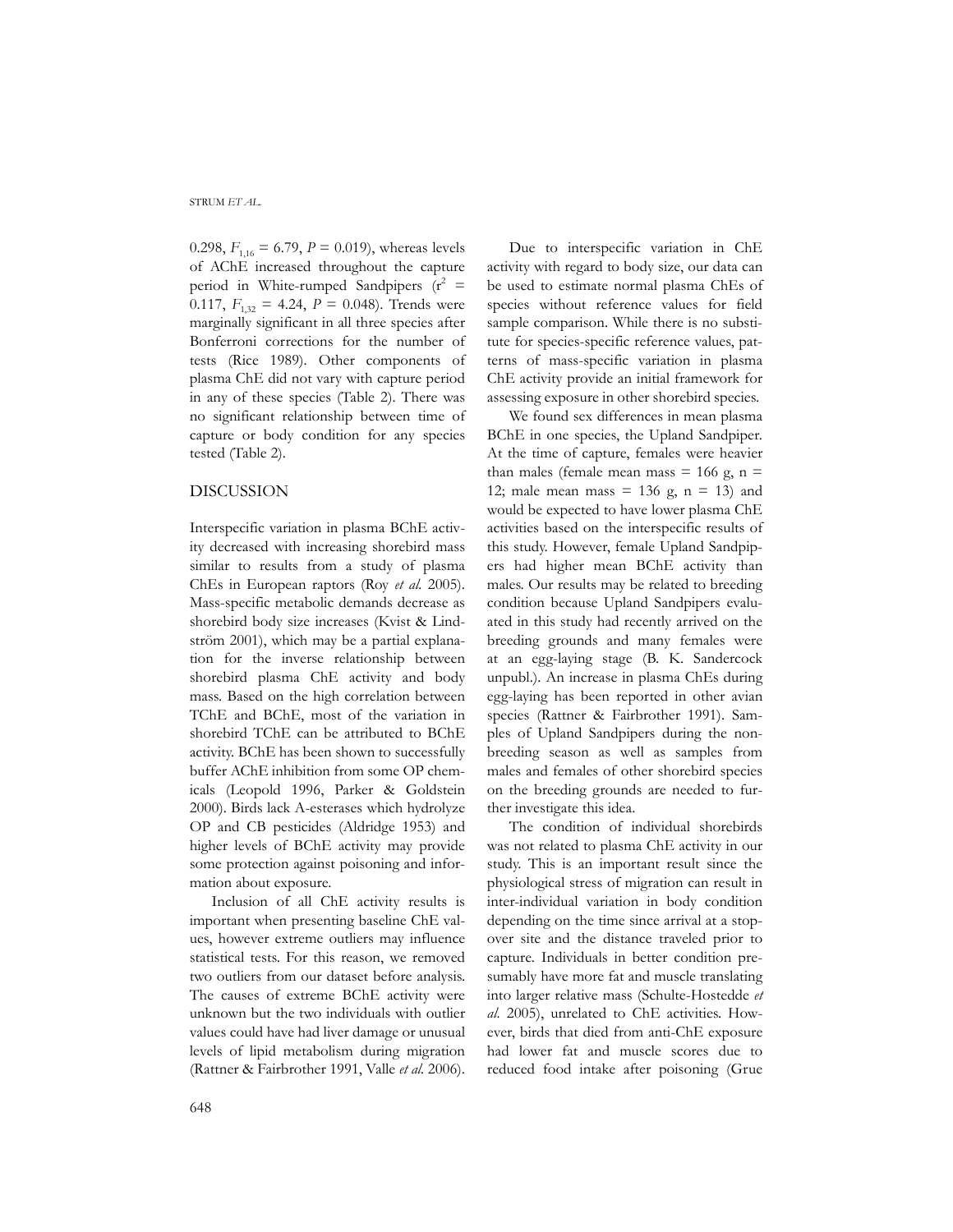1982). In our study, body condition was not used as an indicator of chemical exposure but it might be in another study.

Increases in plasma ChEs were marginally significant in three species throughout the capture period*.* In each case, the variation explained in plasma BChE was fairly low  $(r^2 <$ 0.3). Seasonal variation in mean plasma ChEs has been detected in other migratory birds and has been attributed to changes in diet (Goldstein *et al.* 1999b). In shorebirds, variation in plasma ChEs during the capture season could be due to changes in diet or to changes in physiological condition caused by changes in organ size during migration (Piersma & Gill 1998). Further investigation of the relationship between ChEs and date will be conducted using data from individuals sampled in South America. With larger datasets from additional sites, seasonal patterns in ChE activity may be more apparent.

The new data presented here provide a starting point for understanding variation in plasma ChEs in Nearctic-Neotropical shorebirds. Future analyses should be conducted with samples collected at non-breeding sites in South America as well as the breeding grounds. The relationship of plasma ChEs to environmental covariates should be further explored to provide a more complete picture of shorebird plasma ChEs throughout the annual cycle. Data on ChE activity could then be used to assess shorebird exposure to ChEinhibiting pesticides at any time of year. Once exposure is determined, efforts could be focused on affected species to evaluate if the level of exposure poses a population threat. If so, efforts could begin on developing regulations for OP and CB pesticides through partnerships with local and international governments. If future studies demonstrate that shorebird exposure to ChE-inhibitors is limited, this information will be used to redirect research efforts into other possible causes of shorebird population declines.

## ACKNOWLEDGMENTS

For access to field sites and logistical support, we thank Matt Whitbeck and the staff of Anahuac National Wildlife Refuge; Dave Hilley and Jim Sellers and the staff of Quivira National Wildlife Refuge; Joel Jorgensen from Nebraska Game and Parks Commission and John McCarty and LaReesa Wolfenbarger at the University of Nebraska at Omaha. Ashley Casey, Tara Conkling, Kyle Gerstner, Kate Goodenough, Karl Kosciuch and USDA Wildlife Services Office of Manhattan, Kansas provided field assistance in North America. Laura Addy, Natalia Bossel, Noelia Calamari, Julieta Decarre, Andrea Goijman, Benito Jaubert, Leandro Macchi, Laura Solari, and Romina Suarez aided with field sampling in South America. Chuck Otte from Kansas State University Extension Office provided assistance with pesticide use information. Stephanie Jones and Suzanne Fellows of the U.S. Fish and Wildlife Service provided logistical support for the project. Funding for field work and lab analyses was provided by grants from the Neotropical Migratory Bird Conservation Act (NMBCA) and Migratory Bird Management (MBM) programs of the U.S. Fish and Wildlife Service.

# **REFERENCES**

- Aldridge, W. N. 1953. Two types of esterase (A and B) hydrolysing *p*-nitrophenyl acetate, proprionate and butyrate, and a method for their determination. J. Biochem. 53: 110–117.
- Anonymous. 2004. Uso y manejo seguro de plaguicidas en Paraguay. Ministerio de Agricultura y Ganaderia, Asuncion, Paraguay.
- Baker, A. J., T. Piersma, & A. D. Greenslade. 1999. Molecular vs. phenotypic sexing in Red Knots. Condor 101: 887–893.
- Basili, G. D., & S. A. Temple. 1995. A perilous migration. Nat. Hist. 9: 40–47.
- Blanco, D. E., B. López-Lanús, R. A. Dias, A. Azpìroz, & F. Rilla. 2006. Use of rice fields by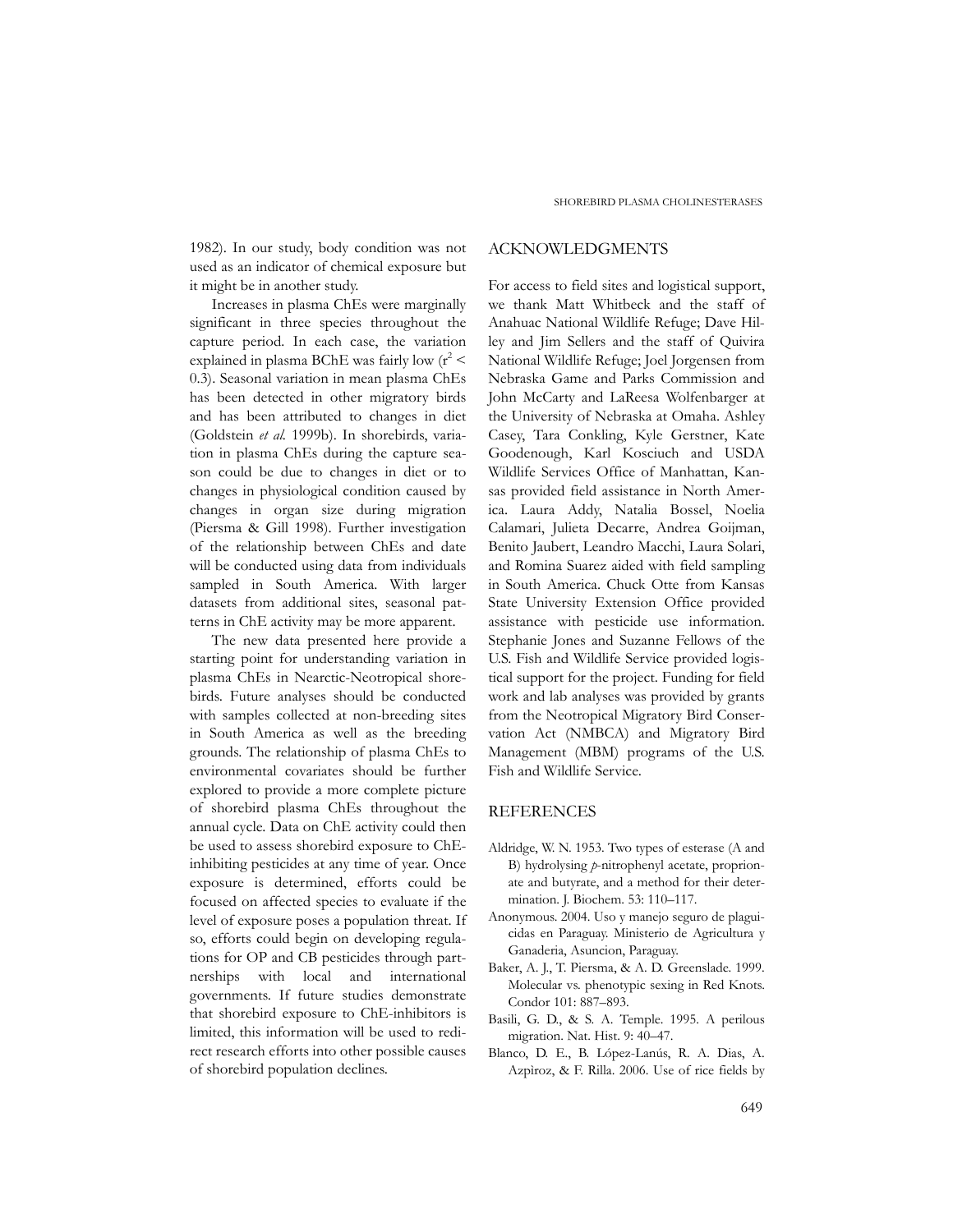migratory shorebirds in southern South America: implications for conservation and management. Wetlands International, Buenos Aires, Argentina.

- Blus, L. J. 2003. Organochlorine pesticides. Pp. 313–339 *in* Hoffman, D. J., B. A. Rattner, G. A. Burton, & J. Cairns, Jr. (eds.). Handbook of ecotoxicology. Lewis Publishers, Boca Raton, Florida.
- Corder, M. 2005. Kansas fall season roundup. Horned Lark 32: 7–11.
- Ellman, G. L., K. D. Courtney, V. Andres, Jr., & R. M. Featherstone. 1961. A new and rapid colorimetric determination of acetylcholinesterase activity. Biochem. Pharmacol. 7: 88–95.
- Fagerness, M. J., N. Tisserat, B. Bauernfeind, & J. D. Fry. 2001. Turfgrass pesticide selection guide for professional applicators 2001. Kansas State University Agricultural Experiment Station and Cooperative Extension Service, Manhattan, Kansas.
- Flickinger, E. L., C. A. Mitchell, D. H. White, & E. J. Kolbe. 1986. Bird poisoning from misuse of the carbamate furadan in a Texas rice field. Wildl. Soc. Bull. 14: 59–62.
- Fossi, M. C., L. Lari, & S. Casini. 1996. Interspecies variation of "B" esterases in birds: the influence of size and feeding habits. Arch. Environ. Contam. Toxicol. 31: 525–532.
- Gard, N. W., & M. J. Hooper. 1993. Age-dependent changes in plasma and brain cholinesterase activities of Eastern Bluebirds and European Starlings. J. Wildl. Dis. 29: 1–7.
- Gaunt, A. S., L. W. Oring, K. P. Able, D. W. Anderson, L. F. Baptista, J. C. Barlow, & J. C. Wingfield. 1999. Guidelines to the use of wild birds in research. The Ornithological Council, Washington, D.C.
- Goldstein, M. I., T. E. Lacher, Jr., B. Woodbridge, M. J. Bechard, S. B. Canavelli, M. E. Zaccagnini, G. P. Cobb, E. J. Scollon, R. Tribolet, & M. J. Hooper. 1999a. Monocrotophos-induced mass mortality of Swainson's Hawks in Argentina, 1995–96. Ecotoxicology 8: 201–214.
- Goldstein, M. I., T. E. Lacher, Jr., M. E. Zaccagnini, M. L. Parker, & M. J. Hooper. 1999b. Monitoring and assessment of Swainson's Hawks in Argentina following restrictions on monocrotophos use, 1996–97. Ecotoxicology

8: 215–224.

- Grue, C. E. 1982. Response of Common Grackles to dietary concentrations of four organophosphate pesticides. Arch. Environ. Contam. Toxicol. 11: 617–626.
- Grue, C. E., P. L. Gibert, & M. E. Seeley. 1997. Neurophysiological and behavioral changes in non-target wildlife exposed to organophosphate and carbamate pesticides: thermoregulation, food consumption, and reproduction. Am. Zool. 37: 369–388.
- Henny, C. J., & J. K. Bennett. 1990. Comparison of breaking strength and shell thickness as evaluators of White-faced Ibis eggshell quality. Environ. Toxicol. Chem. 9: 797–805.
- Hill, E. F. 1989. Sex and storage affect cholinesterase activity in blood plasma of Japanese Quail. J. Wildl. Dis. 25: 580–585.
- Hooper, M. J., P. J. Detrich, C. P. Weisskopf, & B. W. Wilson. 1989. Organophosphorus insecticide exposure in hawks inhabiting orchards during winter dormant-spraying. Bull. Environ. Contam. Toxicol. 42: 651–659.
- Hooper, M. J., P. Mineau, M. E. Zaccagnini, G. W. Winegrad, & B. Woodbridge. 1999. Monocrophotos and the Swainson's Hawk. Pestic. Outlook 10: 97–102.
- Hooper, M. J., P. Mineau, M. E. Zaccagnini, & B. Woodbridge. 2003. Pesticides and international migratory bird conservation. Pp. 737–754 *in* Hoffman, D. J., B. A. Rattner, G. A. Burton, & J. Cairns, Jr. (eds.) Handbook of ecotoxicology. Lewis Publishers, Boca Raton, Florida.
- Kiely, T., D. Donaldson, & A. Grube. 2004. Pesticides industry sales and usage: 2000 and 2001 market estimates. EPA Office of Pesticide Programs, Washington, D.C.
- Knopf, F. L. 1994. Avian assemblages on altered grasslands. Stud. Avian. Biol. 15: 247–257.
- Kvist, A., & A. Lindström. 2001. Basal metabolic rate in migratory waders: intra-individual, intraspecific, interspecific and seasonal variation. Funct. Ecol. 15: 465–473.
- Leopold, V. A. 1996. Esterase protection against diazinon toxicity in European Starlings, Clemson Univ., Clemson, South Carolina.
- Merchant, M. 2005. Insects in the city: Quick insecticide reference guide for common insect pests of lawns and landscapes. House & Land-